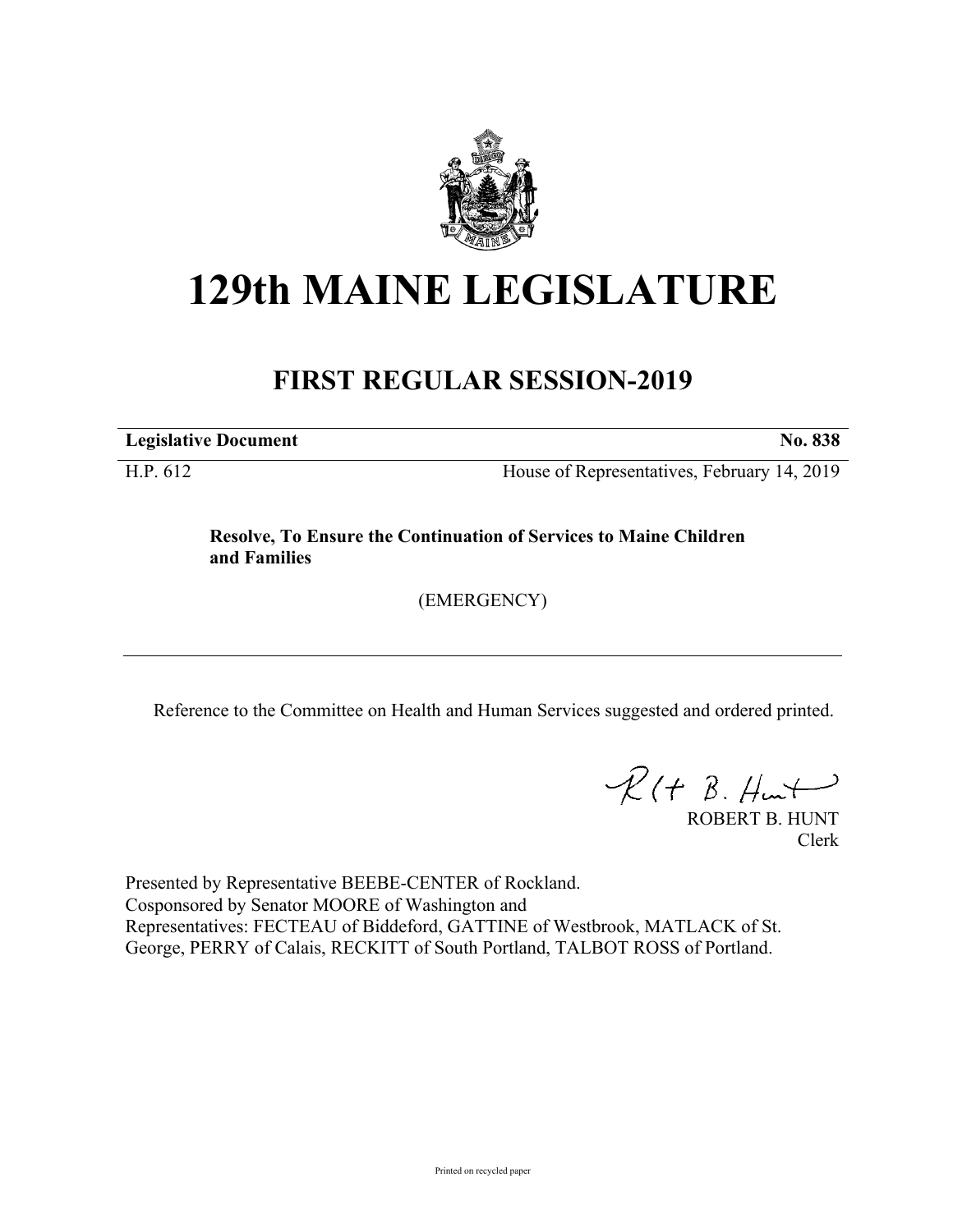- **Emergency preamble. Whereas,** acts and resolves of the Legislature do not become effective until 90 days after adjournment unless enacted as emergencies; and
- **Whereas,** to ensure the necessary and proper protection of children and families in this State, this legislation must take effect immediately to allow contracts entered into by the Department of Health and Human Services to continue without interruption; and
- **Whereas,** in the judgment of the Legislature, these facts create an emergency within the meaning of the Constitution of Maine and require the following legislation as immediately necessary for the preservation of the public peace, health and safety; now, therefore, be it
- **Sec. 1. Resolve 2017, c. 56, §1, amended. Resolved:** That Resolve 2017, c. 56, §1 is amended to read:
- **Sec. 1. Community Partnerships for Protecting Children contracts. Resolved:** That, notwithstanding any other provision of law, the following contractual agreements entered into by the Department of Health and Human Services must be 15 continued by the department in accordance with this resolve through at least January 31, 2019 the termination date specified in each contractual agreement:
- 17 1. Contracts awarded pursuant to RFP number 201509167, Community Partnerships for Protecting Children:
- A. The Opportunity Alliance, agreement number CFS-17-8201;
- B. Broadreach Family and Community Services, agreement number CFS-17-8203;
- C. Community Concepts, agreement number CFS-17-8204; and
- D. Penquis, agreement number CFS-17-8205; and
- 2. The contract awarded pursuant to RFP number 201608176, Community Concepts, agreement number CFS-17-8206.

 If a contract identified in this section is in effect on the effective date of this resolve, the department may not terminate the contract before and must continue the contract 27 through at least January 31, 2019 the termination date specified in each contractual agreement, unless the contracting party voluntarily agrees to a termination of the contract before that date or unless there is a material breach of contract by the contracting party sufficient to justify a termination under the terms of the contract. If a contract identified in this section has been terminated by the department prior to the effective date of this resolve, the department shall immediately offer and, unless the contracting party does not consent, immediately reenter a contract with that party on the same terms as the terminated contract and may not terminate the contract before and must continue the contract through at least January 31, 2019 the termination date specified in the original contractual agreement, unless the contracting party voluntarily agrees to a termination of the contract before that date or unless there is a material breach of contract by the contracting party sufficient to justify a termination under the terms of the contract; and be it further